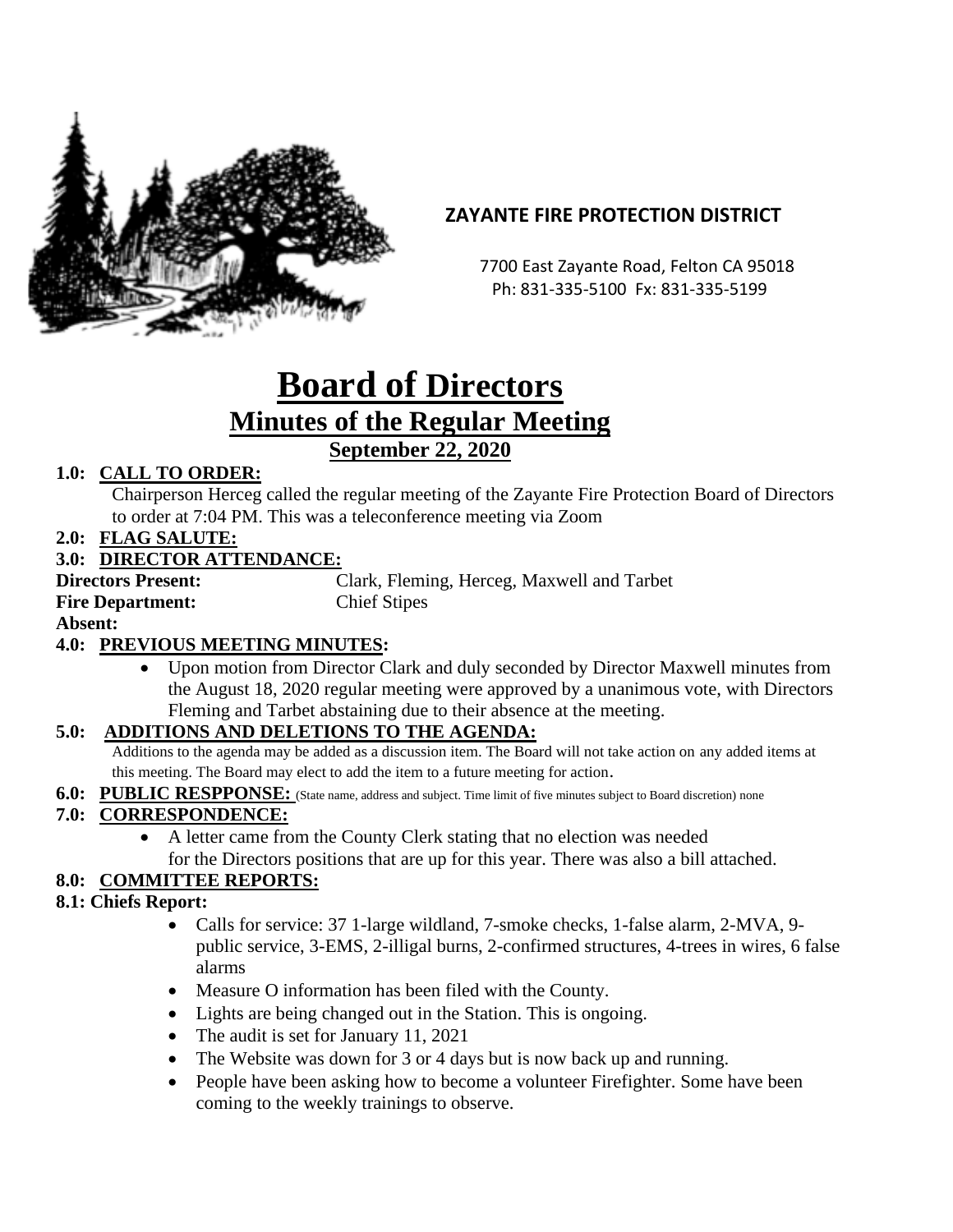- The vacant bedroom upstairs is being used for gear and the other room has been remodeled to hold more Firefighters. This is making it possible for more of them to spend the night and be on calls.
- Many people have asked about donating money to our Department, but it is felt that this should be for someone who really needs it and is suffering from the fire. At this time, we don't need it.

## **8.2: SLV District Council:** Canceled

## **8.3: County Chiefs/EMSIA:** Canceled

- SCCGFAIG did meet last Thursday. Sea-sac has changed their name to Pisum.
- There is a Senate bill that has been signed making Covid something that can be a workman comp claim.
- Occupational Health has had some complaints

## **8.4: Operations Section:** Canceled

**8.5: Training Section:** Canceled

## **9.0: OLD BUSINESS:**

**9.1:** Covid-19 nothing new to report

**9.2:** Transition Plan-There was discussion on when, where and who would be stepping into the position of Chief once Chief Stipes retires. Chief Stipes was asked to draw up a plan that would cycle people through who are interested in the position of Chief. This would be for 3-4 months position so they can see if it is something, they really want to do. This should be ready for next meeting.

**9.3:** The reply to the Grand Jury report was submitted as well as a copy sent to the Judge as was requested.

## **10.0: NEW BUSINESS:**

**10.1:** After discussion, a motion was made by Director Clark and duly seconded by Director Fleming, Resolution 470-09-20 a resolution adopting the final operating budget and the Capital outlay account for fiscal year 2020-2021 was approved by a unanimous vote.

#### **11.0: POLICY AND PLANNING:** (As necessary for the District to perform its function as required by law.)

#### **11.1: Goals for 2020 Chief and District**

• The policy manual is about 99% finished.

## **12.0: OTHER BUSINESS:**

• Director Tarbet has requested a meeting with Cal Fire, Zayante and the public to discuss how to make a second or third way out of Lompico.

## **13.0: BUDGET AND BILLS:**

## **13.1: Approval of Bills:**

- Upon motion by Director Fleming and duly seconded by Director Maxwell, bills in the amount of \$5,035.31 were approved for payment by a unanimous vote.
- Upon motion by Director Clark and duly seconded by Director Tarbet, bills in the amount of \$10,067.48 were approved for payment by a unanimous vote.
- Payroll: Director Fleming will stop by the station this week to approved payroll periods 18 and 19.

#### **14.0: PERSONNEL:**

• Several new people have shown up to observe.

## **15 .0: ROUND TABLE:**

• Director Tarbet would like to say thank you for getting the water leak fixed